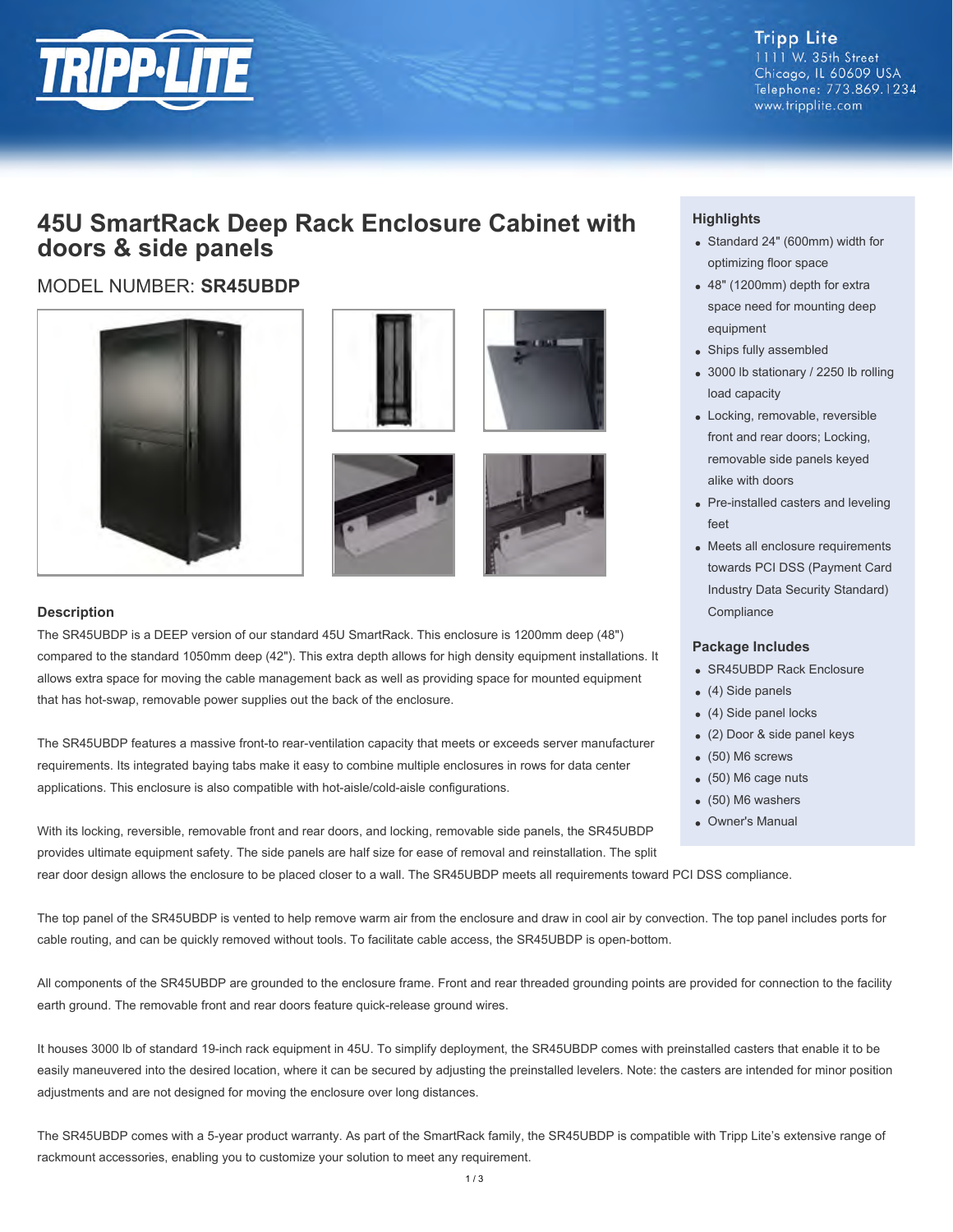

## **Features**

- Ships fully assembled for rapid deployment and roll into place on pre-installed casters allowing the enclosures to be pre-configured and rolled to the final installation location. (casters are removable)
- Front and rear sets of equipment mounting rails adjust in 1/4" increments. Adjustment is quick and convenient. The easy-view depth index ensures consistent rail placement without requiring time-consuming measurements.
- Toolless accessory mounting rails (2 rails per enclosure) include slots for quick installation of compatible PDUs and vertical cable managers. Mounting slots are arranged in an industry-standard pattern compatible with a wide variety of accessories. Each rail can accommodate two vertical PDUs or cable managers side-by-side (four items per enclosure).
- Enclosure includes mounting hardware of M6 cage nuts and 50 pieces of M6 screws
- Textured powder coat finish for tough resistance to environmental concerns such as deployment in warehouses.
- Massive front to rear ventilation capacity. 65+% open space in door perforation pattern meets or exceeds server manufacturer requirements.
- Maximum usable internal depth of 42 inches (front to rear rail).
- Weight ratings of 3000 lb stationary and 2250 lb rolling.
- Front door is locking, reversible and removable.
- Rear doors are locking and reversible. Split rear door design reduces clearance requirements for service entry allowing the enclosure to be placed closer to a wall.
- Locking removable side panels are 'half size' to make them smaller and lighter improving ease of installation and servicing. Two side panels per side (4 panels total). Side panels are keyed alike to the front and rear doors.
- Built in baying tabs allow enclosures to be combined securely in rows. Center-to-center width can be set at 600mm or 24".
- Leveling feet extend to allow enclosure to be positioned on uneven floors. Levelers are removable.
- Convenient grounding system. All components are grounded to the enclosure frame which includes multiple connections for facility ground. Front and rear doors include quick-release ground wires.
- Open bottom for cable access.
- Top panel has generous cable access holes. Panel can be removed toollessly in seconds without having to disconnect cables first.
- Included stabilizing brackets are used for shipment and can be reattached at the bottom of the enclosure frame on the inside or outside of the rack.
- Meets all enclosure requirements towards PCI DSS (Payment Card Industry Data Security Standard) Compliance
- Compatibility with airflow optimization accessories as well as cable management accessories.

# **Specifications**

| <b>OVERVIEW</b>                                    |                |
|----------------------------------------------------|----------------|
| Style                                              | Floor Standing |
| <b>PHYSICAL</b>                                    |                |
| Installed Whole System Maximum<br>Rack Depth (in.) | 42             |
| Installed Whole System Maximum<br>Rack Depth (cm)  | 106.7          |
| Installed Whole System Minimum<br>Rack Depth (in.) | $\overline{4}$ |
| Installed Whole System Minimum<br>Rack Depth (cm)  | 10.16          |